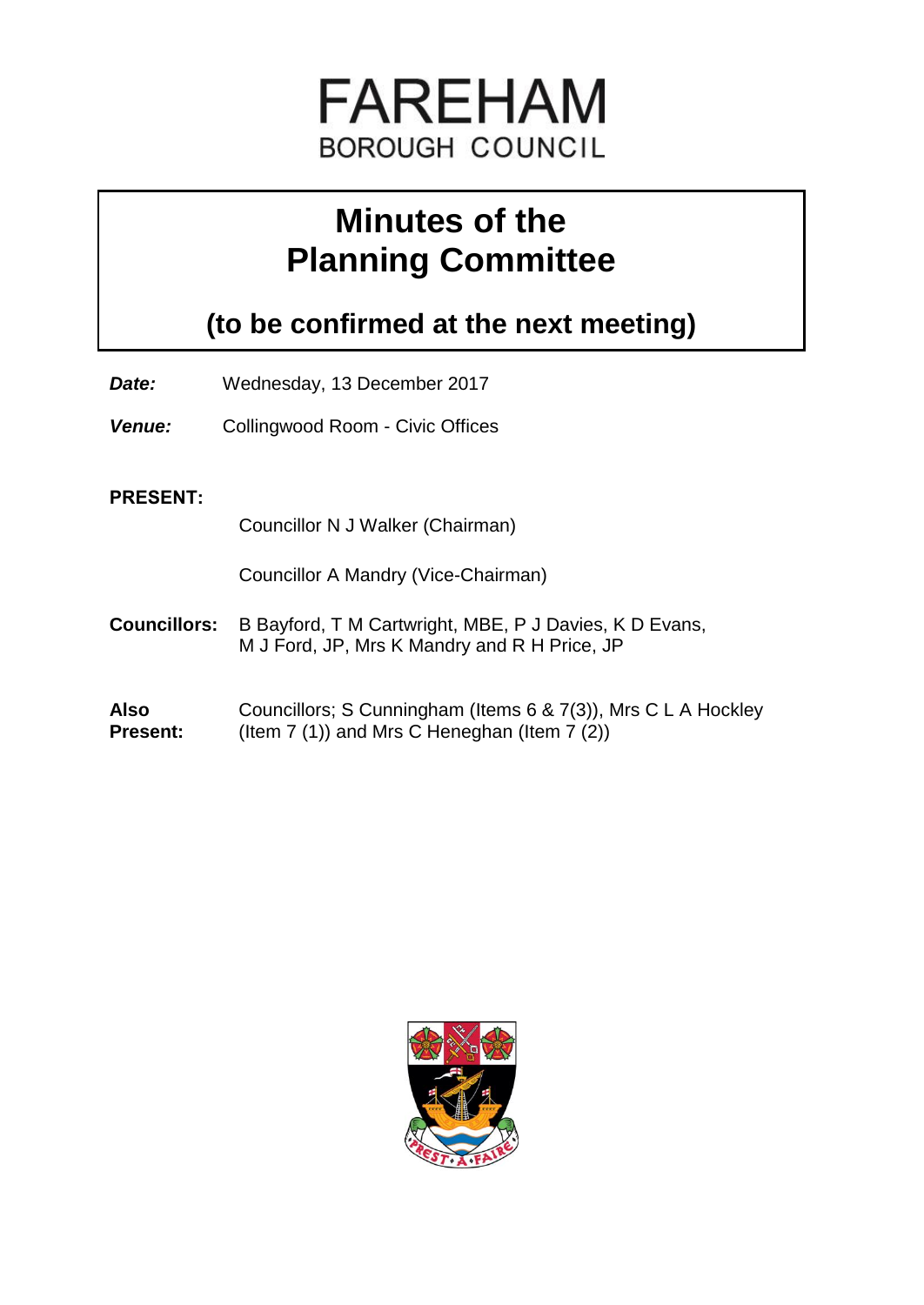# **1. APOLOGIES FOR ABSENCE**

There were no apologies of absence.

#### **2. MINUTES OF PREVIOUS MEETING**

RESOLVED that the minutes of the Planning Committee meeting held on 15 November 2017, and the Special Planning Committee meeting held on 17 November 2017 be confirmed and signed as a correct record.

#### **3. CHAIRMAN'S ANNOUNCEMENTS**

The Chairman made the following announcement:

We have received a request from the Titchfield Neighbourhood Forum to be considered for the Council's list of recognised amenity groups in relation to the scheme of deputations.

I can confirm that it has been agreed to include the Titchfield Neighbourhood Forum onto the list of recognised amenity groups for proposals relating to or affecting the areas of Titchfield in relation to the Scheme of Deputations for the Planning Committee.

### **4. DECLARATIONS OF INTEREST**

There were no declarations of interest made at this meeting.

#### **5. DEPUTATIONS**

The Committee received a deputation from the following in respect of the applications indicated were thanked accordingly.

| <b>Name</b>              | Spokesperson<br>representing the<br>persons listed | <b>Subject</b>                                                                                                                                                                                                                          | <b>Supporting</b><br>or Opposing<br>the<br><b>Application</b> | <b>Minute</b><br>No/<br><b>Application</b><br>No/Page No |
|--------------------------|----------------------------------------------------|-----------------------------------------------------------------------------------------------------------------------------------------------------------------------------------------------------------------------------------------|---------------------------------------------------------------|----------------------------------------------------------|
|                          |                                                    |                                                                                                                                                                                                                                         |                                                               |                                                          |
| ZONE 1<br>2.30pm         |                                                    |                                                                                                                                                                                                                                         |                                                               |                                                          |
| Miss K Little<br>(Agent) |                                                    | LAND EAST OF<br>POSBROOK LANE<br><b>TITCHFIELD</b><br>FAREHAM PO14 4EZ -<br><b>OUTLINE PLANNING</b><br><b>APPLICATION FOR</b><br>SCOUT HUT, UP TO<br>150 DWELLINGS,<br><b>COMMUNITY</b><br>GARDEN,<br><b>ASSOCIATED</b><br>LANDSCAPING, | <b>Supporting</b>                                             | 7(1)<br>P/17/0681/OA<br>Pg 22                            |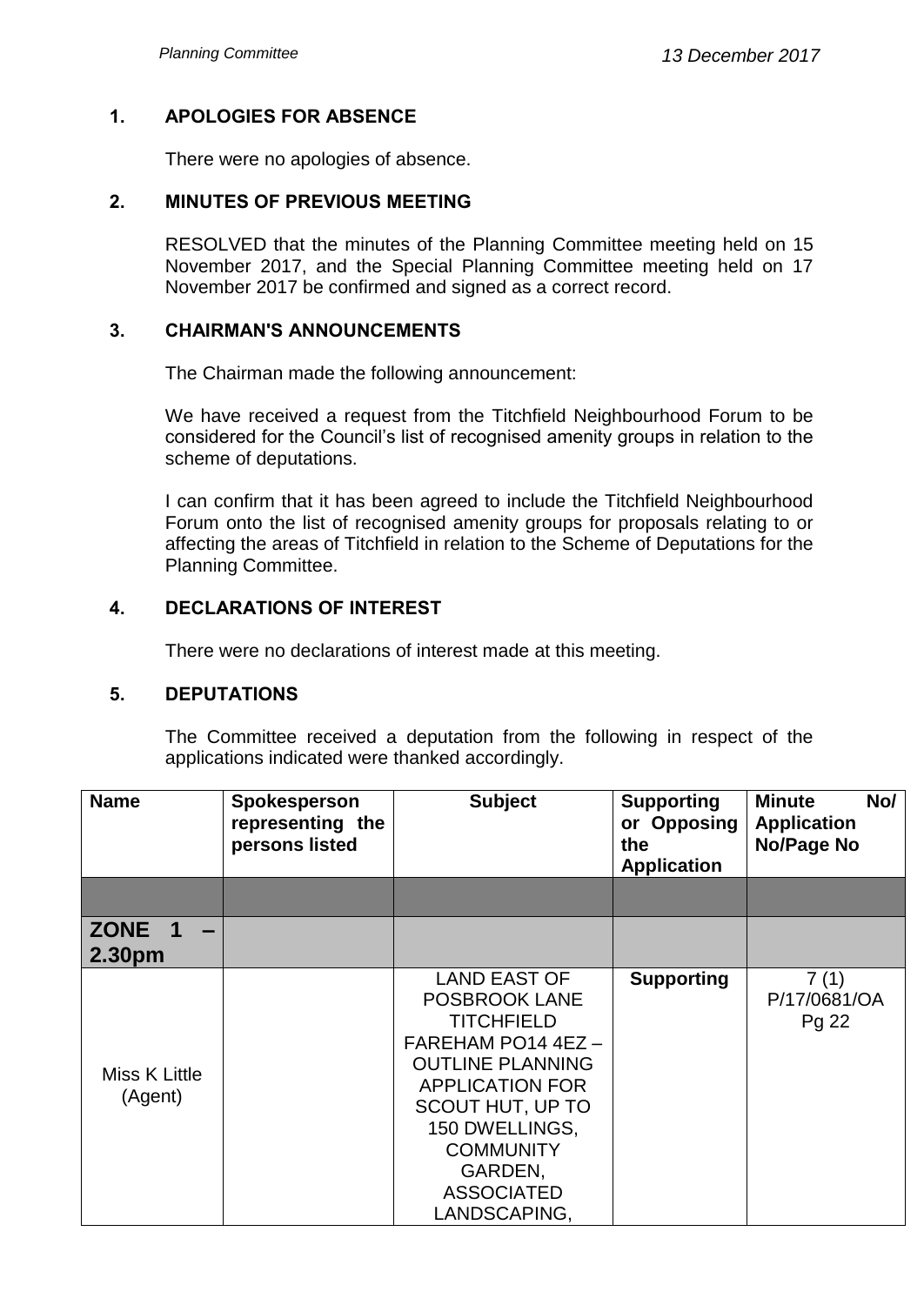|                              |                                                                          | <b>AMENITY AREAS AND</b><br>A MEANS OF ACCESS<br><b>FROM POSBROOK</b>                                                                                                                                                                                                                                                                                                                |                   |                               |
|------------------------------|--------------------------------------------------------------------------|--------------------------------------------------------------------------------------------------------------------------------------------------------------------------------------------------------------------------------------------------------------------------------------------------------------------------------------------------------------------------------------|-------------------|-------------------------------|
|                              |                                                                          | <b>LANE</b>                                                                                                                                                                                                                                                                                                                                                                          |                   |                               |
| Mr C Wilton-<br><b>Smith</b> | <b>Titchfield Village</b><br>Forum                                       | -Ditto-                                                                                                                                                                                                                                                                                                                                                                              | <b>Opposing</b>   | -Ditto-                       |
| Mr N Girdler                 | <b>Titchfield Village</b><br><b>Trust</b><br>Mr R Roberts<br>Mr W Rodger | -Ditto-                                                                                                                                                                                                                                                                                                                                                                              | -Ditto-           | -Ditto-                       |
|                              |                                                                          |                                                                                                                                                                                                                                                                                                                                                                                      |                   |                               |
| ZONE $2 -$<br>2.30pm         |                                                                          |                                                                                                                                                                                                                                                                                                                                                                                      |                   |                               |
|                              |                                                                          |                                                                                                                                                                                                                                                                                                                                                                                      |                   |                               |
| ZONE <sub>3</sub><br>3.00pm  |                                                                          |                                                                                                                                                                                                                                                                                                                                                                                      |                   |                               |
| Mr K<br>Arrowsmith           | Mr R Spriggs<br>Ms L Dowdell                                             | <b>LIDL FOODSTORE</b><br><b>AND 10-23 APEX</b><br><b>CENTRE</b><br><b>SPEEDFIELDS PARK</b><br><b>NEWGATE LANE</b><br>FAREHAM PO14 1TL -<br><b>LIDL FOODSTORE</b><br>(USE CLASS A1) WITH<br><b>CUSTOMER CAR</b><br>PARK, ASSOCIATED<br><b>LAMDSCAPING AND</b><br><b>ACCESS WORKS,</b><br><b>FOLLOWING</b><br><b>DEMOLITION OF</b><br><b>EXISTING STORE &amp;</b><br>10-23 APEX CENTRE | <b>Opposing</b>   | 7(2)<br>P/17/0679/FP<br>Pg 44 |
| Mr J Mitchell<br>(Lidl)      |                                                                          | -Ditto-                                                                                                                                                                                                                                                                                                                                                                              | <b>Supporting</b> | -Ditto-                       |

# **6. FIVE YEAR HOUSING LAND SUPPLY POSITION**

The Committee considered a report by the Director of Planning and Regulation on the Council's Five Year Housing Land Supply Position.

RESOLVED that the Committee note:-

- (i) the content of the report and the current 5 Year Housing Land Supply Position; and
- (ii) that the Five Year Housing Supply Position set out in the attached report (which will be updated regularly as appropriate) is a material consideration in the determination of planning applications for residential development.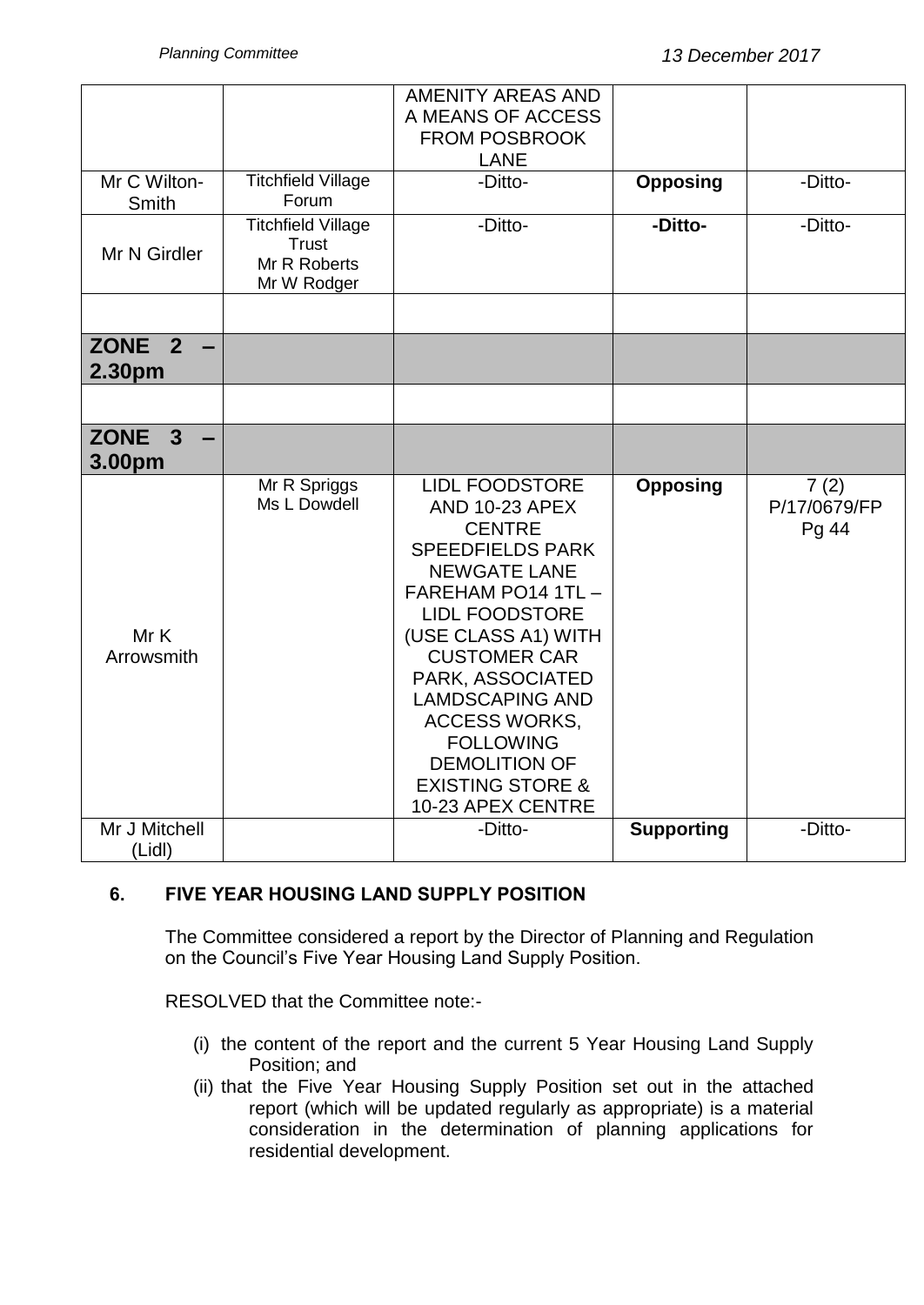# **7. PLANNING APPLICATIONS AND MISCELLANEOUS MATTERS INCLUDING AN UPDATE ON PLANNING APPEALS**

The Committee noted a report by the Director of Planning and Regulation on the development management matter applications and miscellaneous matters including the information on Planning Appeals. An Update Report was tabled at the meeting.

# **(1) P/17/0681/OA - LAND EAST OF POSBROOK LANE TITCHFIELD FAREHAM PO14 4EZ**

The Committee received the deputations referred to in Minute 6 above.

At the invitation of the Chairman, Councillor Mrs C L A Hockley addressed the Committee on this item.

The Committee's attention was drawn to the Update Report which contained the following information:- *LOCAL INFRASTRUCTURE*

*Comments from Hampshire County Council Children's Services Department have been received as follows:*

*"This development lies within the catchment area of Titchfield Primary School. The school has only a handful of spare places and most year groups are full.*

*Within the catchment area, the projection for four years old living in the catchment area exceeds the number of places available at the school. The school provides 30 places per year group and the four year old numbers are between 35 and 40 over the next 5 years. This development will yield approximately 45 primary age children assuming all properties are two beds or more, based on a yield of 0.3 primary age child per dwelling. This equates to between 6 and 7 pupils per year group.*

*This development will add to the pressure for school places in the local area but, on its own, is not of sufficient size to warrant expansion of Titchfield Primary School. However with other developments in the Borough it will contribute to an expected pressure for primary school places in the short term.*

*The development should contribute, in line with the HCC Policy (see attached) for developer contributions. In addition an assessment should be made of the walking and cycling routes to the local school and a contribution made towards any necessary improvements to ensure opportunities exist for sustainable travel. A contribution of £7,000 should also be made towards the development of a School Travel Plan to promote sustainable travel."*

#### *IMPACT ON HERITAGE ASSETS*

*Comments have been received from Historic England in response to this application:*

*"Great Posbrook Farm forms a cluster of buildings on Posbrook Lane and is currently surrounded by open landscape. This is a very historic site,*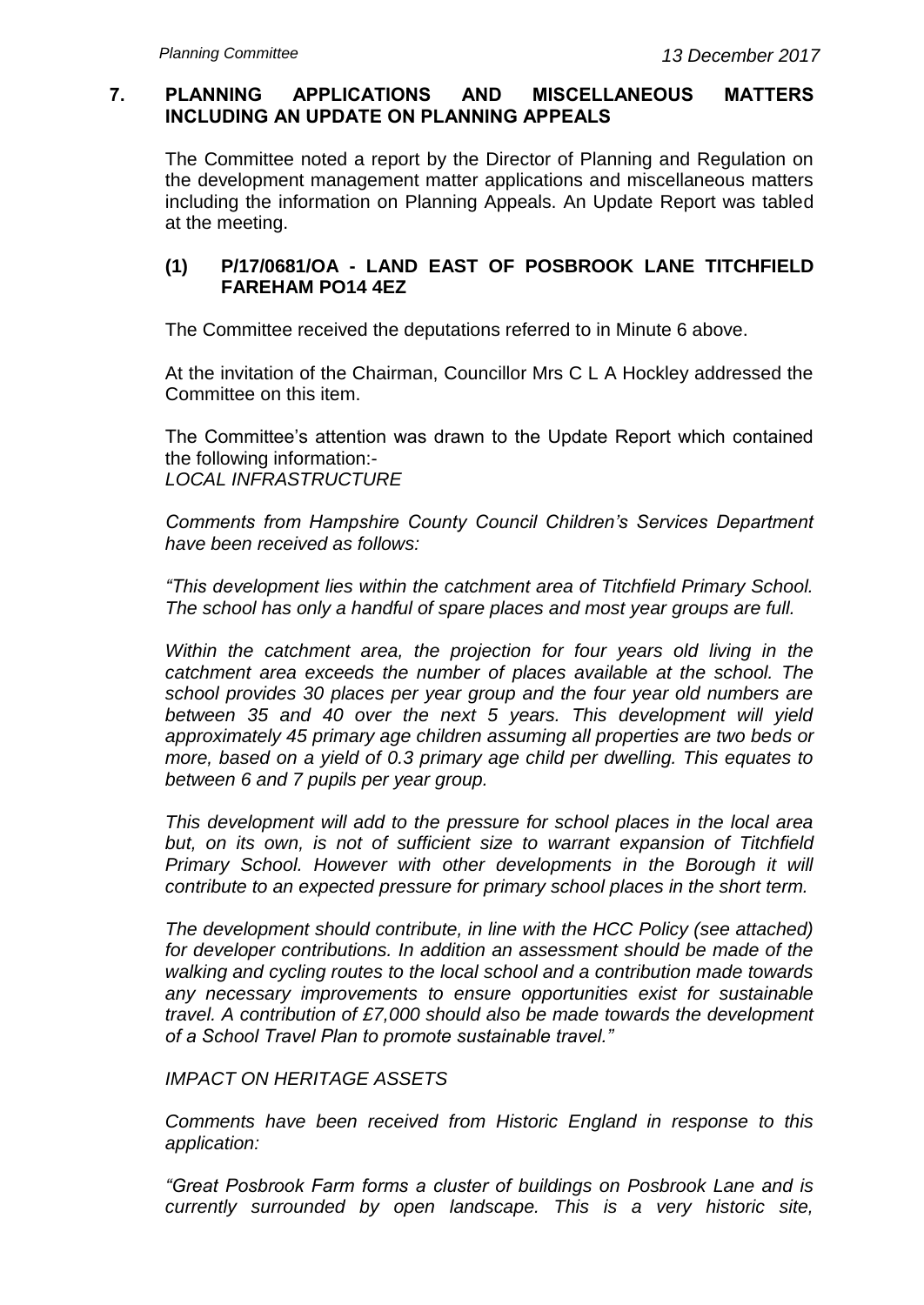*associated with Titchfield Abbey, and contains two important listed buildings. Great Posbrook House dates from the 16th century and the substantial aisled barn (South Barn) is late Medieval. Both are listed grade 2\* because of their high levels of architectural and historic interest putting them in the top 5-6% of all listed buildings. The significance and understanding of the group is enhanced by the survival of other historic buildings in the former farmstead (store shed, small barn, cart shed and pig sties) which are of local interest.*

*The appreciation of the historic buildings as a former farm group is enhanced by the rural setting. The buildings sit within the fields with which they had an historic functional relationship and in this sense the rural setting of the farmstead contributes to the significance of the listed buildings. Erosion of this agricultural context through development of c.150 houses would harm the significance of the listed buildings as the setting would become suburbanised. The level of harm would be 'less than substantial' in the terms of the NPPF but this does not mean that it is an unimportant level of harm."*

*The comments above from Historic England are an important material consideration providing advice on the likely impact to those nearby heritage assets.*

*Officers consider that the proposal would fail to preserve the setting of the Grade II\* listed buildings at Great Posbrook and as a result would fail to satisfy the relevant test set out at Section 66 of the Town and Country Planning (Listed Buildings and Conservation Areas Act 1990.*

*The proposal is also found contrary to Policy DSP5 of the adopted Fareham Borough Local Plan Part 2: Development Sites and Policies which states that: "Listed Buildings will be conserved by: ensuring that development does not harm, and if desirable, enhances their settings".*

*The main report on this matter to the Planning Committee sets out how Officers have carried out the Planning Balance in light of the Council's five year housing land supply position and the engagement of Paragraph 14 of the NPPF.*

*The final bullet point of Paragraph 14 explains that,*

*"For decision-taking (unless material considerations indicate otherwise) this means:*

*Approving development proposals that accord with the development plan without delay; and Where the development plan is absent, silent or relevant policies are out of date, granting permission unless:*

- *any adverse impacts of doing so would significantly and demonstrably outweigh the benefits, when assessed against the policies in this Framework taken as a whole; or*
- *specific policies\* in this Framework indicate development should be restricted.*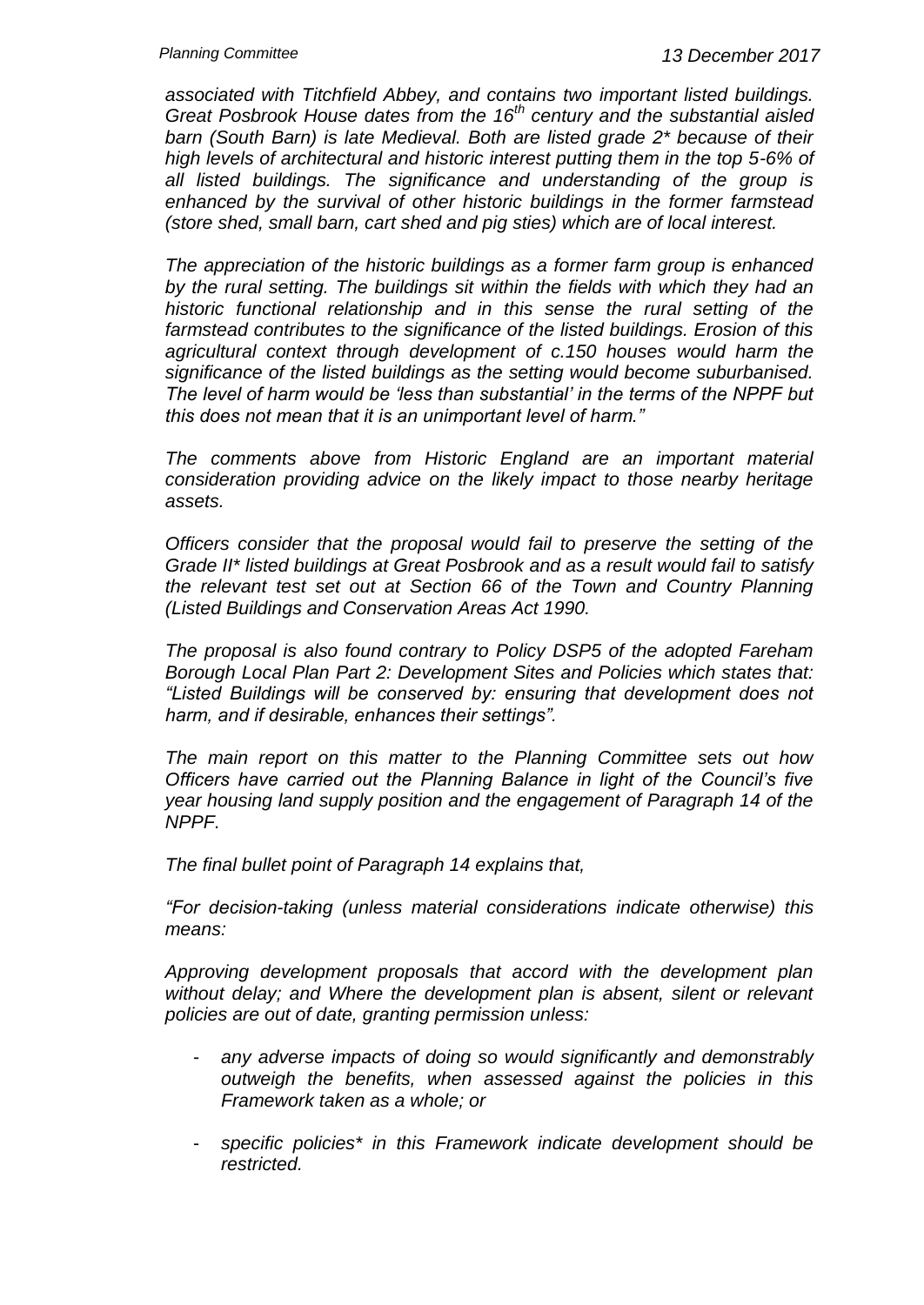*(\* for example, polices relating to sites protected under the Birds and Habitats Directive and/or Sites of Specific Scientific Interest; Green Belt, Local Green Spaces, Areas of Outstanding Natural Beauty, Heritage Coast and National Parks; designated heritage assets; and locations at risk of flooding or coastal erosion)."*

*The additional planning harm identified in relation to the setting of Great Posbrook weighs further against granting planning permission. Officers consider that the harm significantly and demonstrably outweighs the benefits of the proposed development. Accordingly, having regard to Paragraph 14 of the NPPF, it is not considered the proposal represents sustainable development.*

*Notwithstanding, the second part of the final bullet point to paragraph 14 refers to specific policies of the NPPF indicating development should be restricted, including those relating to heritage assets. With that in mind it is clear that failure to comply such specific polices can justify the refusal of applications regardless of whether the harm is considered to outweigh the benefits.*

*Those specifically, relevant policies of the NPPF include Paragraphs 129, 131, 132 & 134 all of which provide guidance on the treatment of heritage assets in the decision making process.*

*Paragraph 129 of the NPPF reads:*

*"Local planning authorities should identify and assess that particular significance of any heritage asset that may be affected by a proposal (including by development affecting the setting of a heritage asset) taking account of the available evidence and any necessary expertise. They should take this assessment into account when considering the impact of a proposal on a heritage asset, to avoid or minimise conflict between the heritage asset's conservation and any aspect of the proposal."*

*Paragraph 131 of the NPPF continues by stating:*

*"In determining planning applications, local planning authorities should take account of:*

- *the desirability of sustaining and enhancing the significance of heritage assets and putting them to viable uses consistent with their conservation;*
- *the positive contribution that conservation of heritage assets can make sustainable communities including their economic viability; and*
- *the desirability of new development making a positive contribution to local character and distinctiveness."*

*Paragraph 132 of the NPPF reads:*

*"When considering the impact of a proposed development on the significance of a designated heritage asset, great weight should be given to the asset's conservation. The more important the asset, the greater weight should be. Significance can be harmed or lost through alteration or destruction of the heritage asset or development within its setting. As heritage assets are*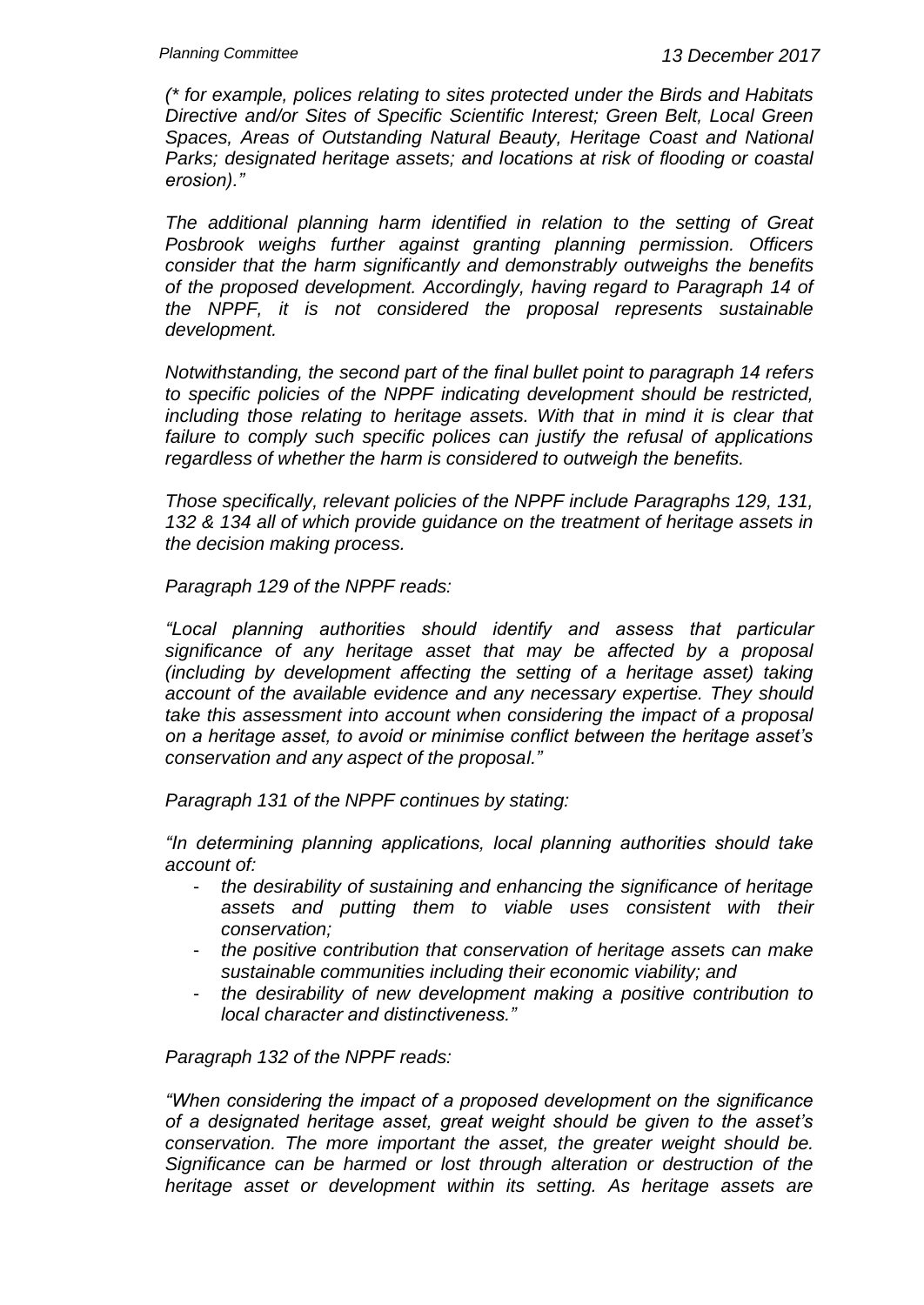*irreplaceable, any harm or loss should require clear and convincing justification".*

*Paragraph 134 of the NPPF explains:*

*"Where a development proposal will lead to less than substantial harm to the significance of a designated heritage asset, this harm should be weighed against the public benefits of the proposal, including securing its optimum viable use".*

*In this instance the impact of the development is on the setting of a Grade II\* Listed Building. Paragraph 132 is clear that such a development within the setting of a building can affect its significance. Grade II\* Listed Buildings are buildings of more than special interest and so are heritage assets of the highest significance. The comments provided by Historic England suggest they consider the harm caused by the proposal would be less than substantial, however it is still important. The development would result in the erosion of the agricultural context of these listed buildings which would harm their significance by suburbanising their setting. Officers consider that harm would outweigh the public benefits of the proposal.*

*Officers recommend that an additional reason for refusal be inserted into the recommendation and that recommendation be revised to read as follows:*

#### *REFUSE*

*The development would be contrary to Policies CS2, CS4, CS5, CS6, CS16, CS17, CS18, CS20, CS21 and CS22 of the Adopted Fareham Borough Core Strategy 2011 and Polices DSP5, DSP6, DSP13, DSP14 and DSP15 of the adopted Local Plan Part 2: Development Sites and Policies Plan;*

*And, Paragraphs 109, 129, 131, 132 and 134 of the National Planning Policy Framework;*

*and is unacceptable in that:*

- *(a) the application site lies outside of the defined urban settlement boundary on land which is considered to form part of a 'valued landscape'. As a result the proposed development would result in a range of significant adverse landscape and visual effects, harmful to the landscape character, appearance and function of the countryside and failing to respect or respond positively to the key characteristics if the surrounding area. In addition the proposed development would adversely affect the integrity if the strategic gap and the physical and visual separation of settlements;*
- *(b) the proposal would be harmful to, and fail to preserve and enhance, the setting of nearby Grade II\* Listed Buildings;*
- *(c) the proposal would result in the loss of best and most versatile agricultural land;*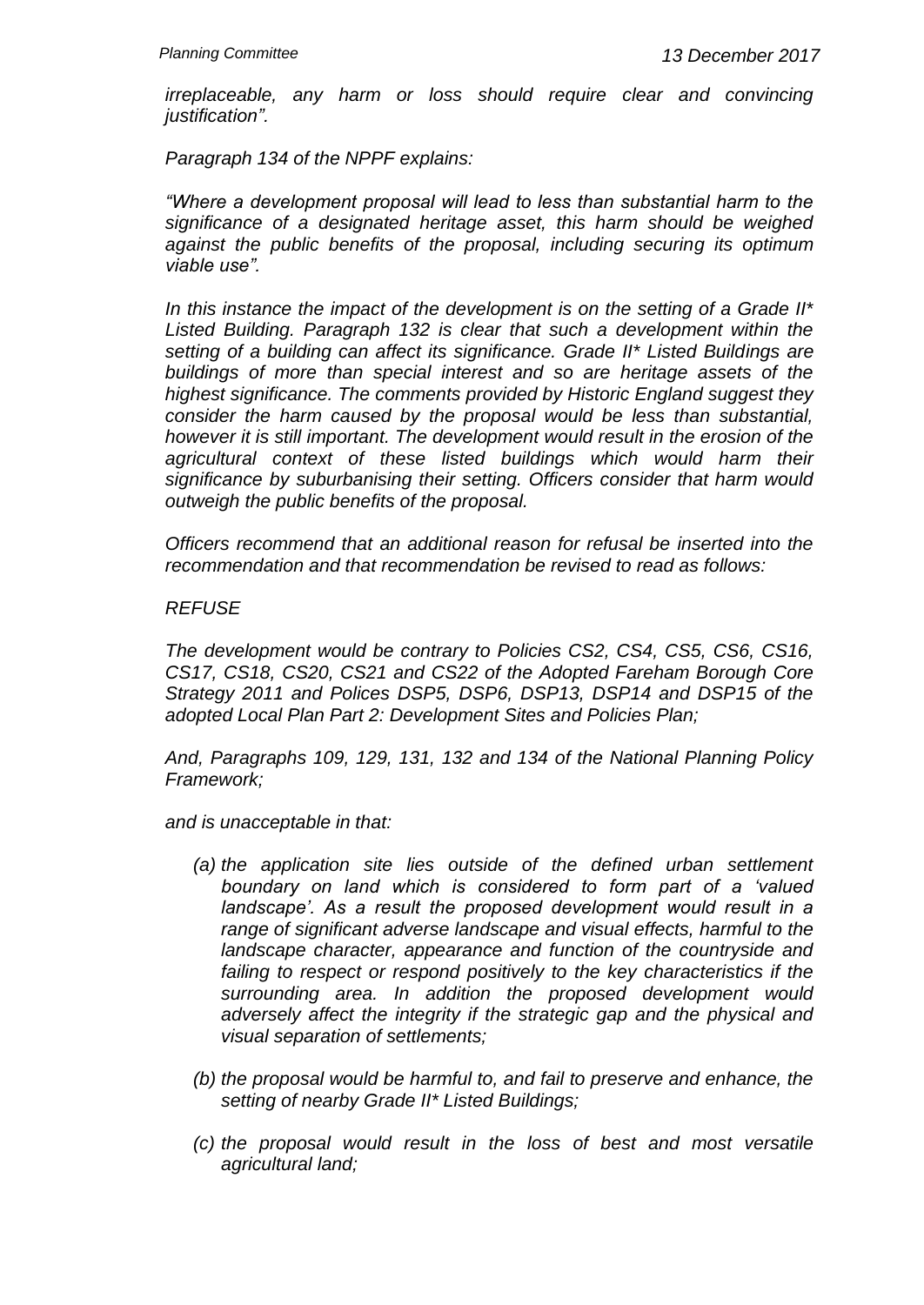- *(d) had it not been for the overriding reasons for refusal the Council would have sought details of the SuDS strategy including the mechanism for securing its long-term maintenance;*
- *(e) had it not been for the overriding reasons for refusal the Council would have sought to secure the on-site provision of affordable housing at a level in accordance with the requirements of the local plan;*
- *(f) had it not been for the overriding reasons for refusal the Council would have sought ecological mitigation, compensation and enhancement measures to ensure that all protected species are taken into account during and after construction. These would include alternative provision for habitats, including networks and connectivity and future management and maintenance arrangements;*
- *(g) in the absence of a legal agreement to secure such, the proposal would*  fail to provide satisfactory mitigation of the 'in combination' effects that *the proposed increase in residential units on the site would cause through increased recreational disturbance on the Solent Coastal Special Protection Areas;*
- *(h) in the absence of a legal agreement to secure such, the proposal would*  fail to provide satisfactory details of the design, long term management *and ownership and associated costs of the proposed Bird Conservation Area to the east of the application site. As a result the proposal fails to provide adequate mitigation, compensation and enhancement measures in relation to the effects of the development on qualifying features of the Solent and Southampton Water Special Protection Area (SPA);*
- *(i) in the absence of a legal agreement securing provision of open space and facilities and their associated management and maintenance, the recreational needs of residents of the proposed development would not be met;*
- *(j) in the absence of a legal agreement to secure such, the proposal fails to mitigate against the adverse effects of the development on the safety*  and operation of the strategic and local highway network in the form of *a financial contribution towards off-site highway improvements;*
- *(k) in the absence of a legal agreement to secure the submission and implementation of a full Travel Plan, payment of the Travel Plan approval and monitoring fees and provision of a surety mechanism to ensure implementation of the Travel Plan, the proposed development would not make the necessary provision to ensure measures are in place to assist in reducing the dependency on the use of the private motorcar; and*
- *(l) in the absence of a legal agreement to secure a financial contribution towards improvements to the local public rights of way network, the proposal fails to mitigate the harm from the increased usage of public rights of way as a direct result of the development.*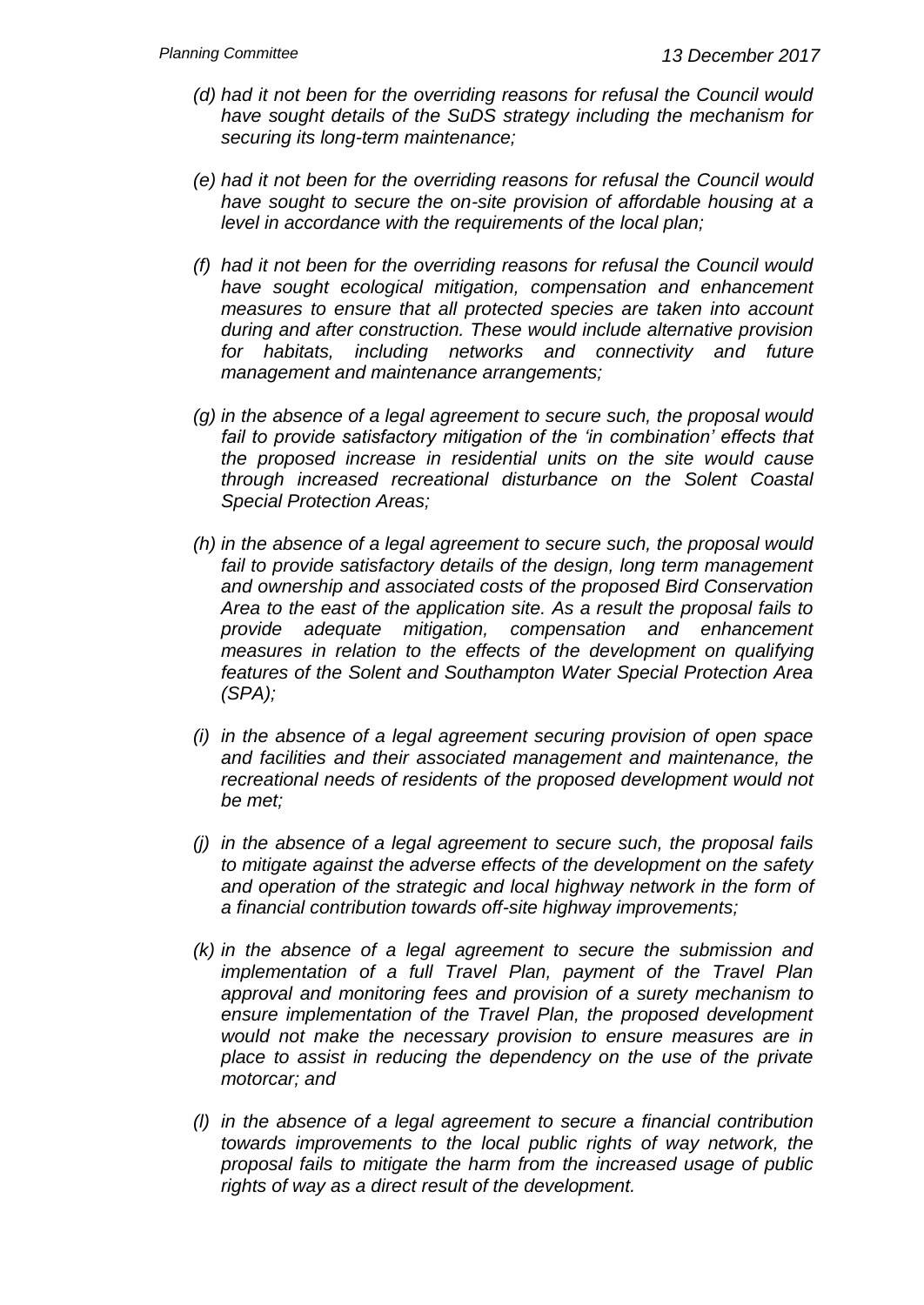*Note for information:*

*Had It not been for the overriding reasons for refusal to the proposal, the Local Planning Authority would have sought to address point d) above through the imposition of a suitably worded planning condition and points e) – l) above by inviting the applicant to enter into a legal agreement with Fareham Borough Council under Section 106 of the Town and Country Planning Act 1990.*

The Committee received a verbal update and were advised an additional correction needed to be made to the Officer's Report at page 39, paragraph 4. Rather than Officers considering the benefits arising from the development not outweighing the harm, the assessment is that the adverse impacts of granting planning permission would significantly and demonstrably outweigh the benefits, in line with the correct approach of Paragraph 14 of the NPPF which is provided at page 38 of the report.

In addition, the Committee were advised by way of a verbal update that the reasons for refusal provided in the Update Report should also include Policy DSP40 of the adopted Fareham Borough Local Plan part 2: Development Plan and Policies in the list of policies that the development would be contrary to.

Upon being proposed and seconded, the officer recommendation to refuse planning permission was voted on and CARRIED. (Voting: 8 in favour; 1 against)

RESOLVED that PLANNING PERMISSION be REFUSED.

#### Reasons for Refusal:

The development would be contrary to Policies CS2, CS4, CS5, CS6, CS14, CS16, CS17, CS18, CS20, CS21 and CS22 of the Adopted Fareham Borough Core Strategy 2011 and Policies DSP5, DSP6, DSP13, DS14, DSP15 and DSP40 of the adopted Local Plan Part 2: Development Sited and Policies Plan;

And, Paragraphs 109, 129, 131, 132 and 134 of the National Planning Policy Framework;

and is unacceptable in that:

- (a) the application site lies outside of the defined urban settlement boundary on land which is considered to form part of a 'valued landscape'. As a result the proposed development would result in a range of significant adverse landscape and visual effects, harmful to the landscape character, appearance and function of the countryside and failing to respect or respond positively to the key characteristics of the surrounding area. In addition the proposed development would adversely affect the integrity of the strategic gap and the physical and visual separation of settlements;
- (b) the proposal would be harmful to, and fail to preserve and enhance, the setting of nearby Grade II\* Listed Buildings;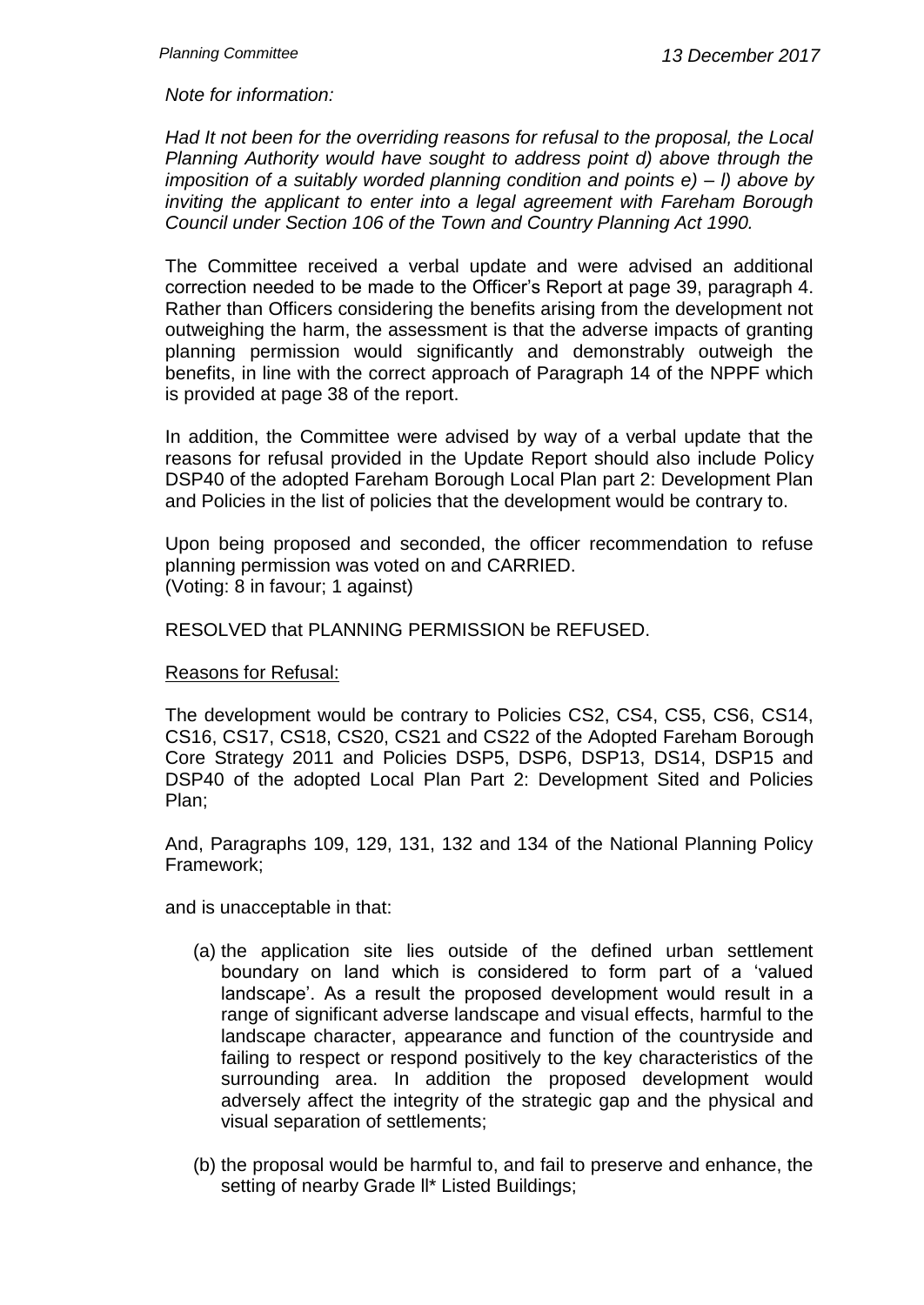- (c) the proposal would result in the loss of best and most versatile agricultural land;
- (d) had it not been for the overriding reasons for refusal the Council would have sought details of the SuDS strategy including the mechanism for securing its long-term maintenance;
- (e) had it not been for the overriding reasons for refusal the Council would have sought the on-site provision of affordable housing at a level in accordance with the requirements of the local plan;
- (f) had it not been for the overriding reasons for refusal the Council would have sought ecological mitigation, compensation and enhancement measures to ensure that all protected species are taken into account during and after construction. These would include alternative provision for habitats, including networks and connectivity and future management and maintenance arrangements;
- (g) in the absence of a legal agreement to secure such, the proposal would fail to provide satisfactory mitigation of the 'in combination' effects that the proposed increase in residential units on the site would cause through increased recreational disturbance on the Solent Coastal Special Protection Areas;
- (h) in the absence of a legal agreement to secure such, the proposal fails to provide satisfactory details of the design long term management and ownership and associated costs of the proposed Bird Conservation Area to the east of the application site. As a result the proposal fails to provide adequate mitigation, compensation and enhancement measures in relation to the effects of the development on qualifying features of the Solent and Southampton Water Special Protection Area (SPA);
- (i) in the absence of a legal agreement securing provision of open space and facilities and their associated management and maintenance, the recreational needs of residents of the proposed development would not be met;
- (j) in the absence of a legal agreement to secure such, the proposal fails to mitigate against the adverse effects of the development on the safety and operation of the strategic and local highway network in the form of a financial contribution towards off-site highway improvements;
- (k) in the absence of a legal agreement to secure the submission and implementation of a full Travel Plan, payment of the Travel Plan approval and monitoring fees and provision of a surety mechanism to ensure implementation of the Travel Plan, the proposed development would not make the necessary provision to ensure measures are in place to assist in reducing the dependency on the use of the private motorcar; and
- (l) in the absence of a legal agreement to secure a financial contribution towards improvements to the local public rights of way network , the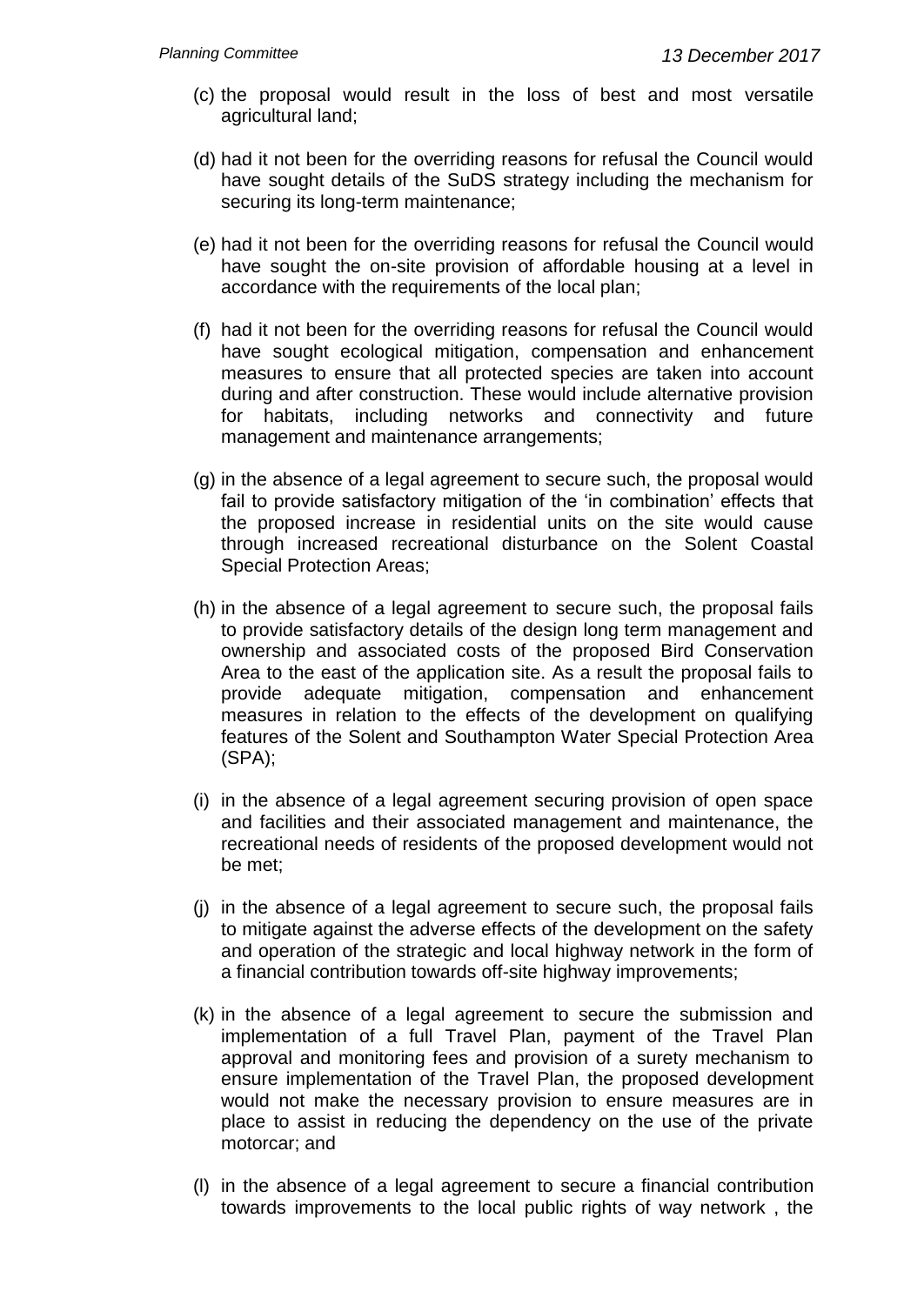proposal fails to mitigate the harm from the increased usage of public rights of way as a direct result of the development.

Note for information:

Had it not been for the overriding reasons for refusal to the proposal, the Local Planning Authority would have sought to address point d) above through the imposition of a suitably worded planning condition and points  $e$ ) – I) above by inviting the applicant to enter into a legal agreement with Fareham Borough Council under Section 106 of the Town & Country Planning Act 1990.

#### **(2) P/17/0679/FP - LIDL STORE AND 10 - 23 APEX CENTRE SPEEDFIELDS PARK NEWGATE LANE FAREHAM PO14 1TL**

The Committee received the deputations referred to in Minute 6 above.

At the invitation of the Chairman, Councillor Mrs C Heneghan addressed the Committee on this item.

The Committee's attention was drawn to the Update Report which contained the following information:-

*A further comment has been received from Loft Solutions, Unit 16, as follows:*

*When the least was taken out 2 years ago there was no mention from the landlord or his agent that the rent was at concessional rates, the rent was marginally cheaper than another on Speedfields which was thought was down to the condition of the unit left by previous tenants. Part of the deal was 1 month rent free to clean and paint the unit and fit a new bathroom. I was not told of a get out clause or cheaper rent. I trusted the landlord thinking I was signing a 3 year lease with no clauses and would not have spent money converting the unit to offices and showroom.*

*An interest party carried out an online survey, made available to locals and associated parties over the past few weeks. Results of the survey has been submitted on behalf of 40 respondents.*

*The questions and responses are as follows:*

*Q.1. Should Lidl put the social responsibility of the communities they trade in ahead of profits?*

*Yes – 82.5% No – 17.5%*

*Q.2. Do you think the new Lidl development would add to the already congested traffic problems in and around the Newgate Lane and Speedfields Park area?*

*Yes – 92.5% No – 7.5%*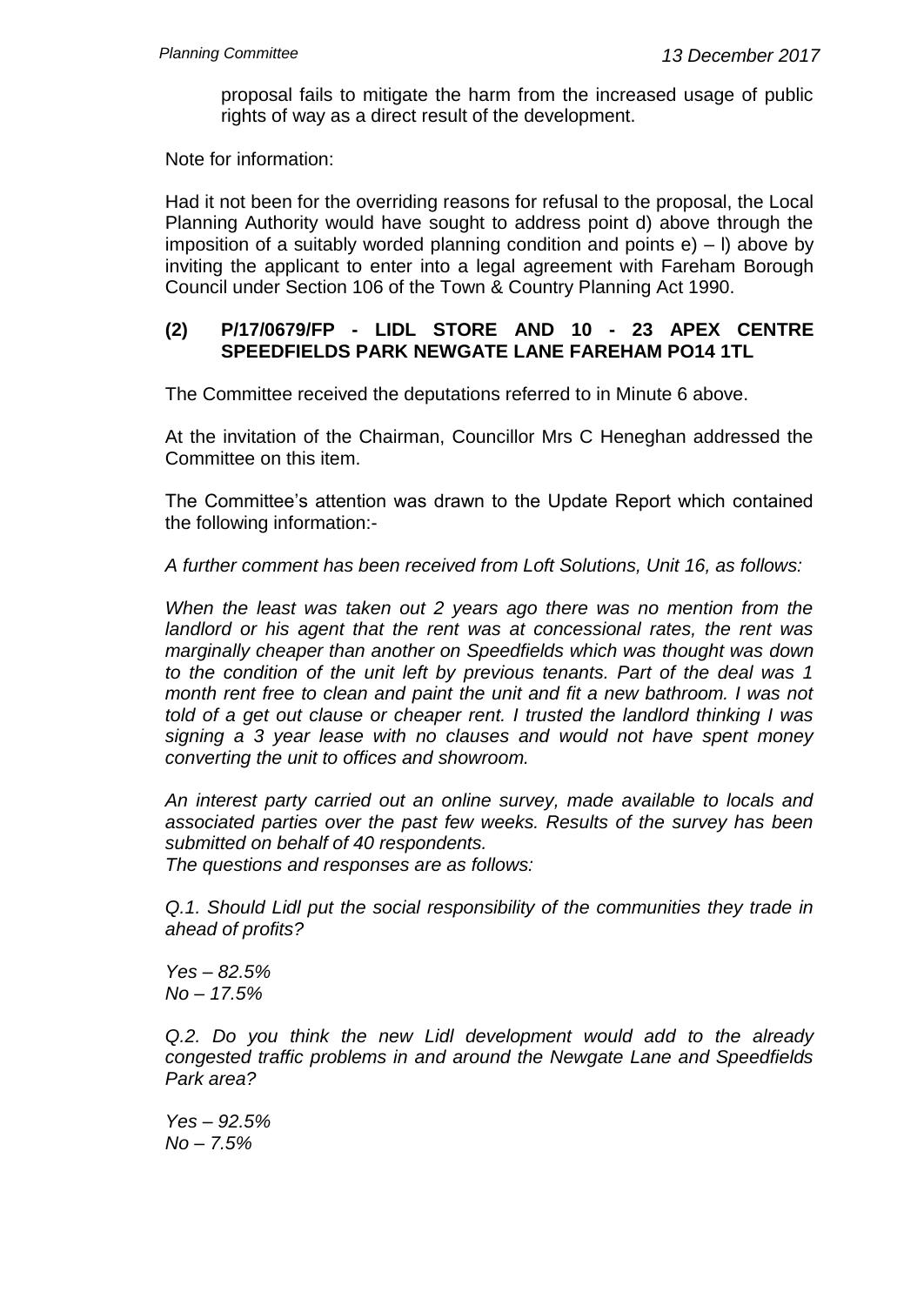*Q.3. Should the new Lidl development be allowed to evict 13 existing businesses with 70+ full-time employees with no suitable available premises to relocate to?*

*Yes – 2.5% No – 97.5%*

Q.4. If Fareham Borough Council authorise the planning for the new Lidl *development, do they have a duty of care to save the 70+ full time jobs that would be lost?*

*Yes – 100%*

*Q.5. Is it right that Lidl should be allowed to jeopardise the jobs of 70+ skilled manufacturing personnel in order to create just 1 additional full time store job?*

*Yes – 2.5% No – 97.5%*

*Q.6. Finally, should Lidl work with Fareham Borough Council to save the existing 13 businesses and 70+ employees by seeking an alternative, more suitable site within the local area?*

*Yes – 100%*

*Councillor Graham Burgess, Lee East, has submitted the following comment:*

*I fully support this application to redevelop the existing Lidl site on Speedfield Park, Newgate Lane, Fareham. It is a well used facility.*

*I have also been contacted by local residents also asking me to support this application. No one has contacted me to object.*

*Five further comments received supporting the proposal.*

Members proposed to amend Condition 12: There shall be no deliveries, or delivery vehicles on the site between 0700 hours and 2200 hours.

Upon being proposed and seconded, the officer recommendation to grant planning permission, subject to the conditions in the report, and the amendment to Condition 12 above, was voted on and CARRIED. (Voting: 6 in favour; 3 against)

RESOLVED that, subject to the conditions in the report, and the amendment to Condition 12 above, PLANNING PERMISSION be granted.

#### **(3) P/17/1298/FP - 54 CORNAWAY LANE PORTCHESTER PO16 9DD**

At the invitation of the Chairman, Councillor S Cunningham addressed the Committee on this item.

A motion was proposed and seconded to refuse planning permission, and was voted on and CARRIED.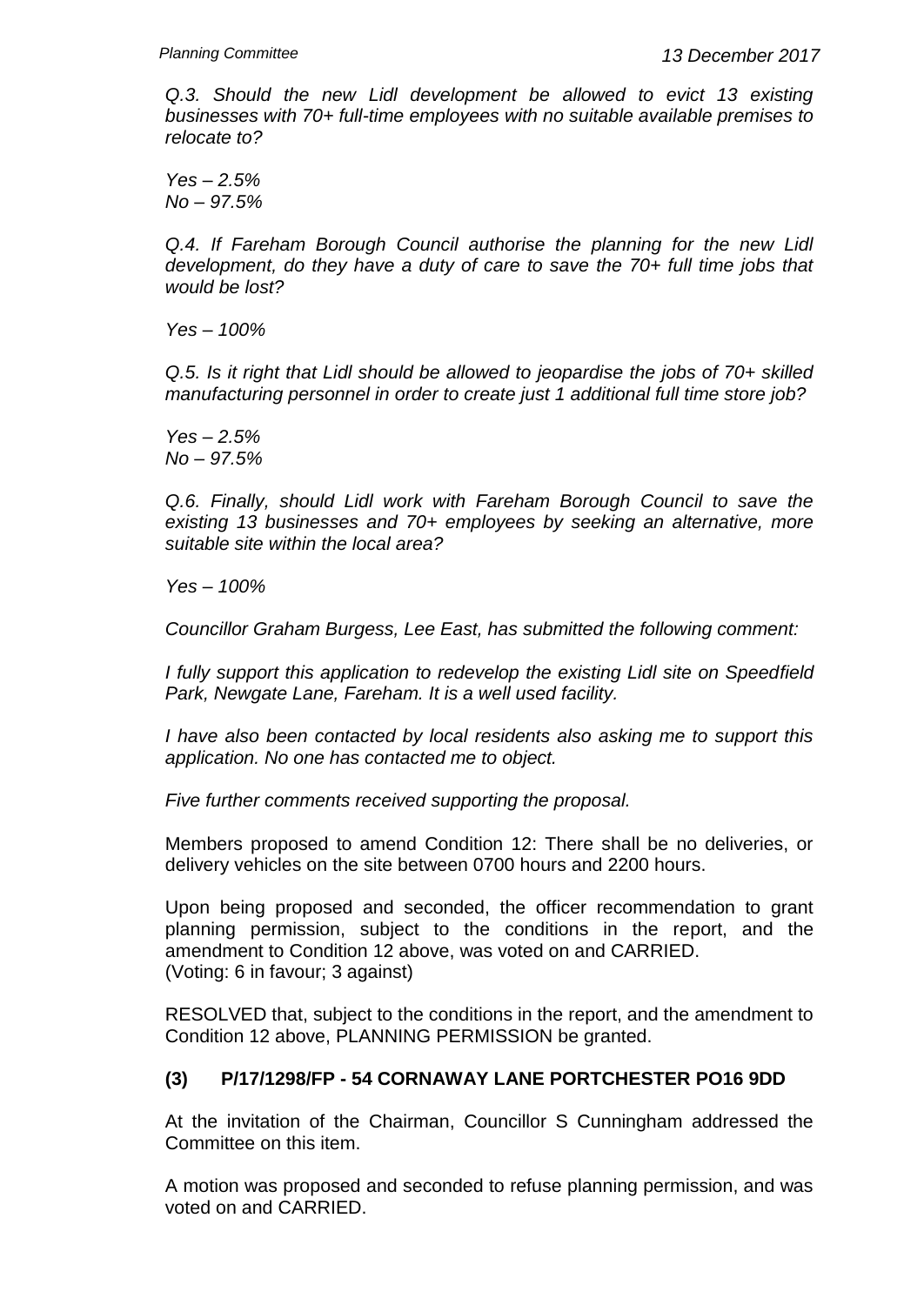(Voting: 9 in favour; 0 against)

RESOLVED that PLANNING PERMISSION be REFUSED.

#### Reasons for Refusal:

The proposed development is contrary to Policies CS17 and DSP3 of the Local Plan and the advice in the National Planning Policy Framework and is unacceptable in that:

- by virtue of the height, depth and bulk of the dwellings on plot no's 3 and 4 and their proximity to the rear gardens of no's 52 and 52a Cornaway Lane, would represent an overbearing and unneighbourly form of development of a poor design which would be detrimental to the amenities of these properties.

#### **(4) P/17/1354/FP - 5 MOODY ROAD FAREHAM PO14 2BP**

The Committee's attention was drawn to the Update Report which contained the following information:-

*Since the publication of the report, one letter of representation has been received from 18 Walnut Drive raising the following concerns:*

- *Loss of sunlight and privacy*
- *Overbearing effect*
- *Loss of property value*

*These impacts have been assessed from 18 Walnut Drive.*

*In terms of concerns over loss of light and overbearing impact, the extension would be located over 20m away from the conservatory at no. 18 Walnut Drive. This distance would mitigate any detrimental harm to this neighbouring property, in terms of light and outlook. The Council's Design Gudiance expects two storey rear extensions to be located at least 12.5m away from the windows of the neighbouring houses to minimise any loss of light and outllok. Therefore the proposal is in accordance with this policy.*

*As to the impact on privacy of these neighbours, the proposed extension would introduce an additional window at a first floor level. However, as the window in the existing two storey rear extension, it is concluded that proposed extension would not materially alter the level of privacy currently enjoyed by these neighbours.*

*Finally, as the concerns over loss of property value, this is a private matter which falls beyond the scope of planning material consideration and therefore cannot justify refusal of planning permission.*

Upon being proposed and seconded, the officer recommendation to grant planning permission, was voted on and CARRIED. (Voting: 9 in favour; 0 against)

RESOLVED that PLANNING PERMISSION be granted.